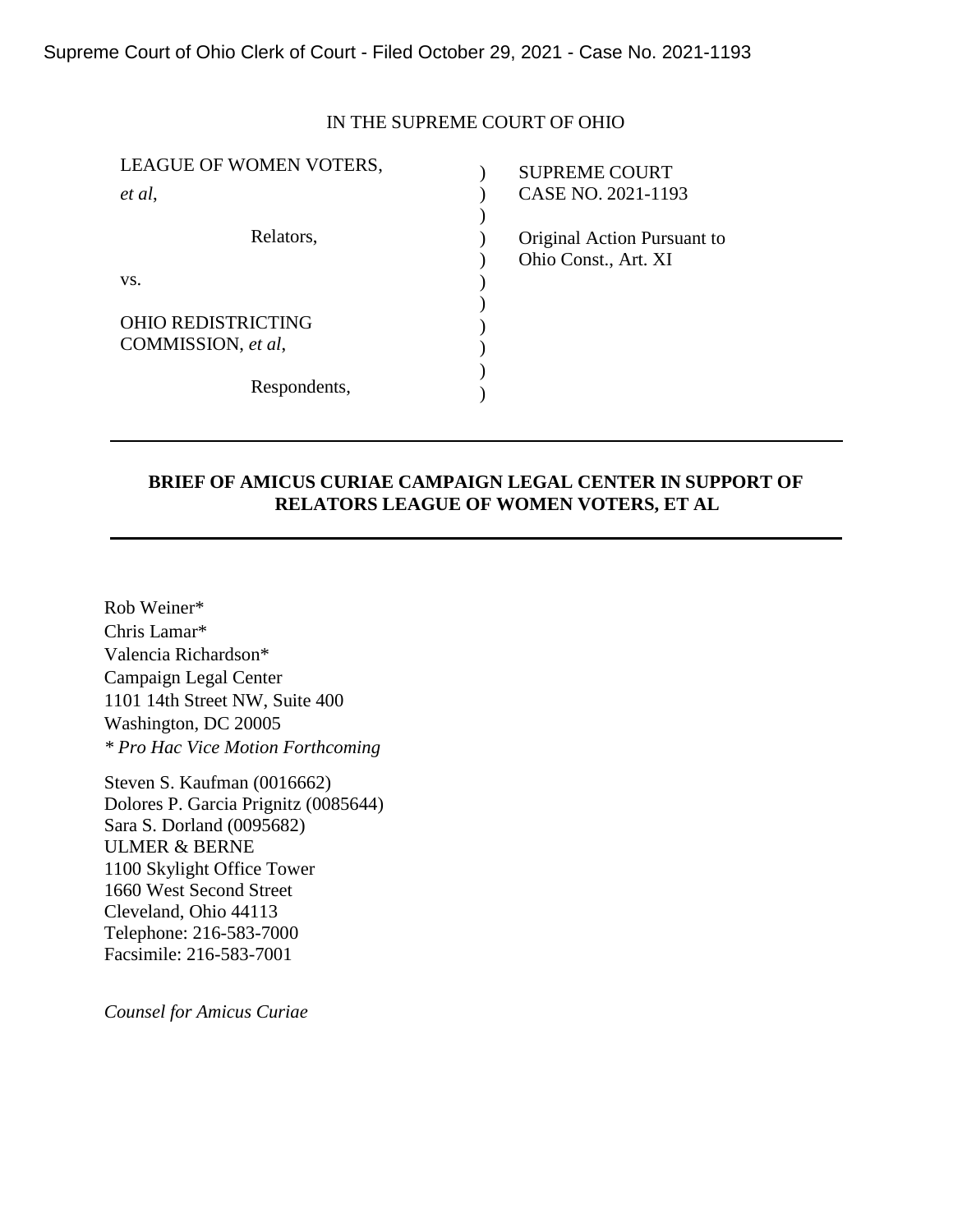# **TABLE OF CONTENTS**

| I.                                                                                      |
|-----------------------------------------------------------------------------------------|
| II. Partisan gerrymandering is a powerful tool used to tip the balance of power despite |
|                                                                                         |
|                                                                                         |
| C. Modern mapmaking tools make gerrymanders more durable and increase                   |
| D. Partisan actors on the Redistricting Commission deliberately and brazenly flouted    |
|                                                                                         |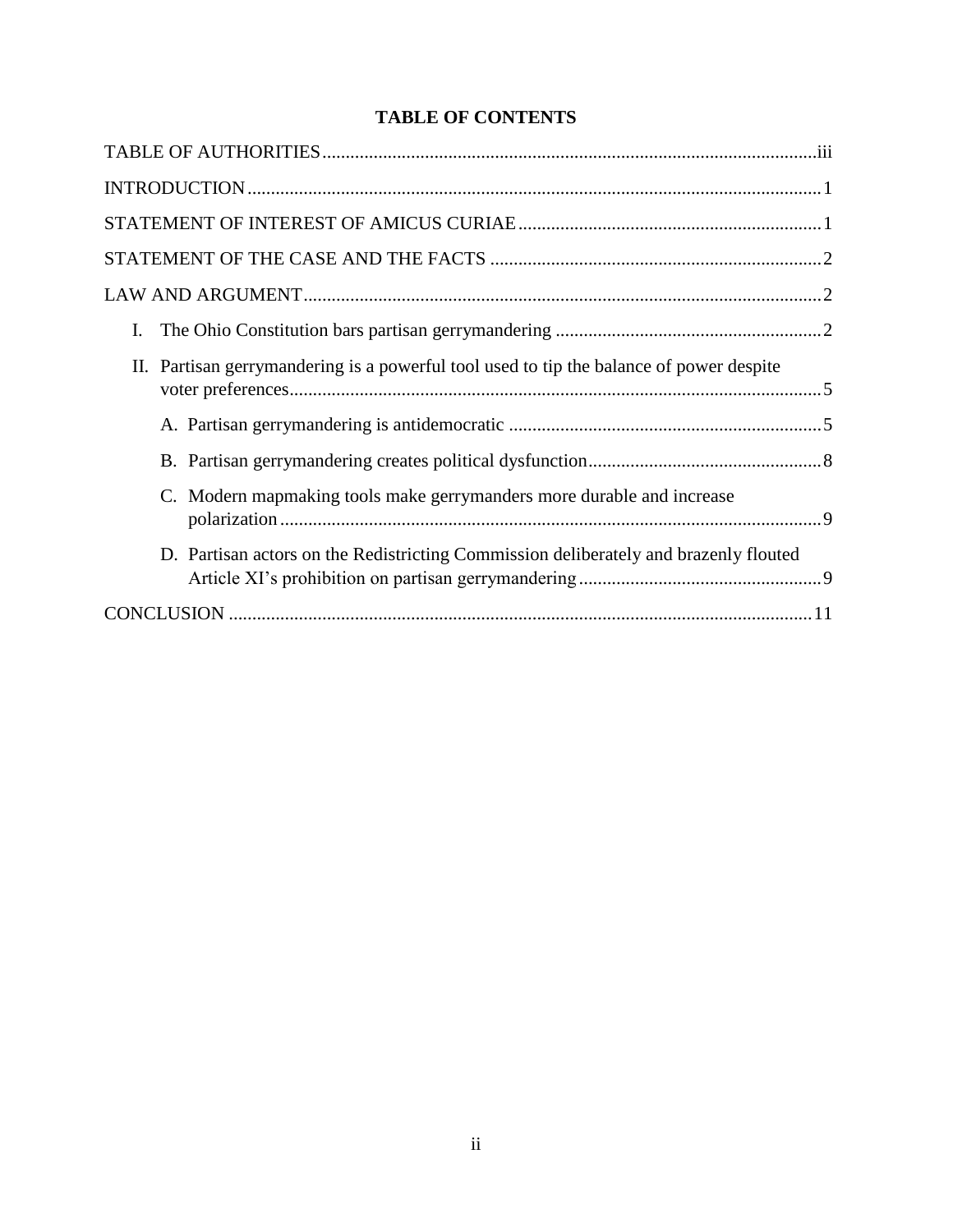# **TABLE OF AUTHORITIES**

| <b>Cases:</b>                                                                                                                                                                                                                                       |  |
|-----------------------------------------------------------------------------------------------------------------------------------------------------------------------------------------------------------------------------------------------------|--|
| Arizona State Legislature v. Arizona Independent Redistricting Commission, 576 U.S.                                                                                                                                                                 |  |
| California Democratic Party v. Jones, 530 U.S. 567, 120 S. Ct. 2402, 147 L.Ed.2d                                                                                                                                                                    |  |
|                                                                                                                                                                                                                                                     |  |
|                                                                                                                                                                                                                                                     |  |
|                                                                                                                                                                                                                                                     |  |
| Ohio A. Philip Randolph Inst. v. Householder, 367 F. Supp. 3d 697 (S.D. Ohio 2019)9                                                                                                                                                                 |  |
|                                                                                                                                                                                                                                                     |  |
|                                                                                                                                                                                                                                                     |  |
|                                                                                                                                                                                                                                                     |  |
|                                                                                                                                                                                                                                                     |  |
|                                                                                                                                                                                                                                                     |  |
| Vieth v. Jubelirer, 541 U.S. 267, 124 S. Ct. 1769, 158 L.Ed.2d 546 (2004)3, 4                                                                                                                                                                       |  |
| <b>Statutes and Regulations:</b>                                                                                                                                                                                                                    |  |
|                                                                                                                                                                                                                                                     |  |
| <b>Other Authorities:</b>                                                                                                                                                                                                                           |  |
| Ballotpedia, <i>Electoral competitiveness in Ohio</i> (April 2015),<br>https://ballotpedia.org/Electoral_competitiveness_in_Ohio (accessed Oct. 28,                                                                                                 |  |
| Ballotpedia, Margin of victory in state legislative elections before and after 2010<br>census redistricting, https://ballotpedia.org/Margin_of_victory_in_state_<br>legislative_elections_before_and_after_2010_census_redistricting (accessed Oct. |  |
| Ballotpedia, Ohio General Assembly, https://ballotpedia.org/Ohio_General_Assembly                                                                                                                                                                   |  |
| Darrel Rowland, Capitol Insider: Tiberi gets why Portman is leaving; you 'beat your<br>head against the wall', Columbus Dispatch (Jan. 31, 2021) (accessed Oct. 28,                                                                                 |  |
| Elizabeth Kolbert, <i>Drawing the Line</i> , The New Yorker (June 27, 2016),<br>https://www.newyorker.com/magazine/2016/06/27/ratfcked-the-influence-of-                                                                                            |  |
| <i>Issue 1</i> , Ohio Secretary of State (Nov. 2015),<br>https://www.ohiosos.gov/globalassets/ballotboard/2015/1-language.pdf (accessed                                                                                                             |  |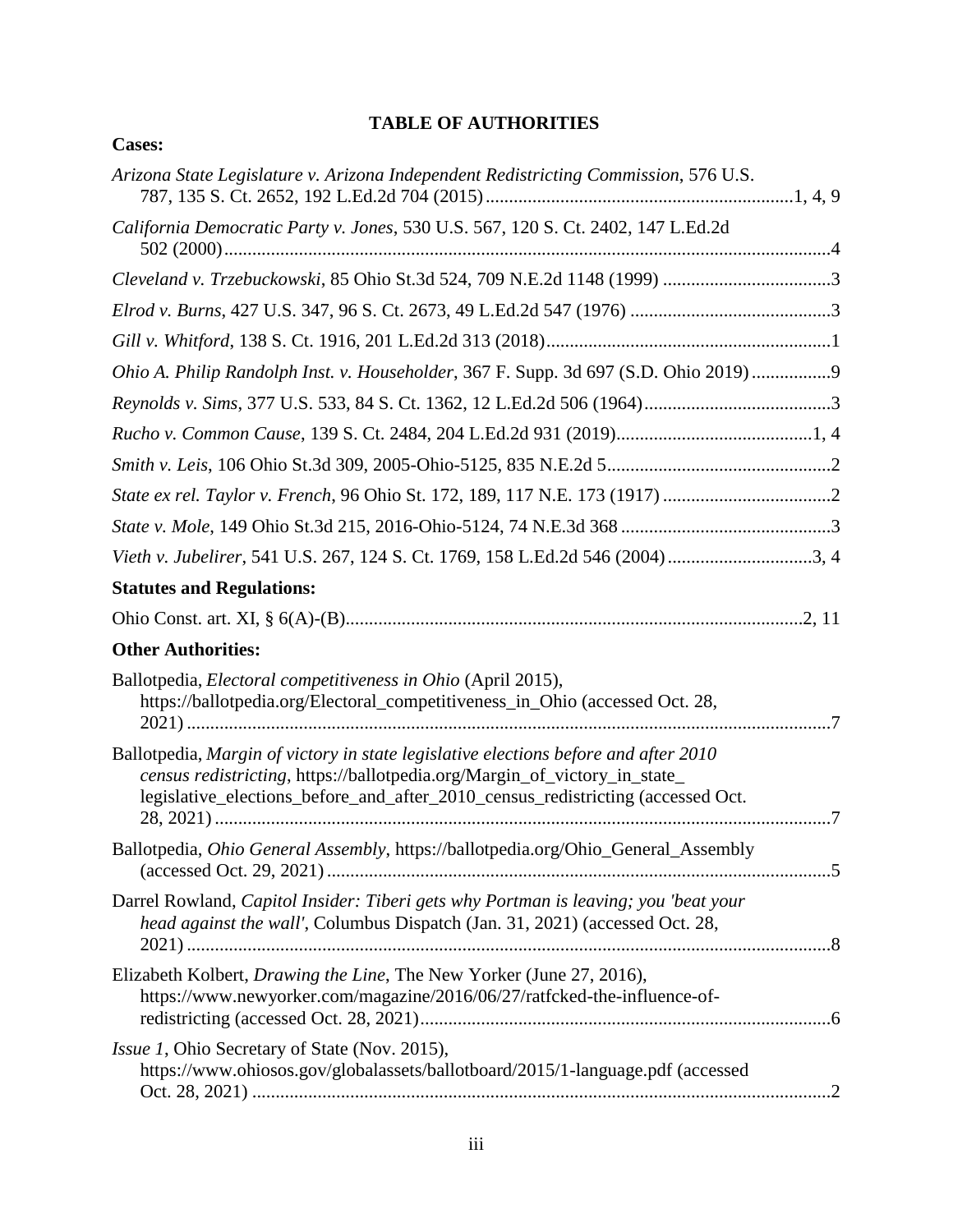| TbxJA-1634766518-0-gqNtZGzNArujcnBszQil (accessed Oct. 28, 2021)7 |
|-------------------------------------------------------------------|
|                                                                   |
|                                                                   |
|                                                                   |
|                                                                   |
|                                                                   |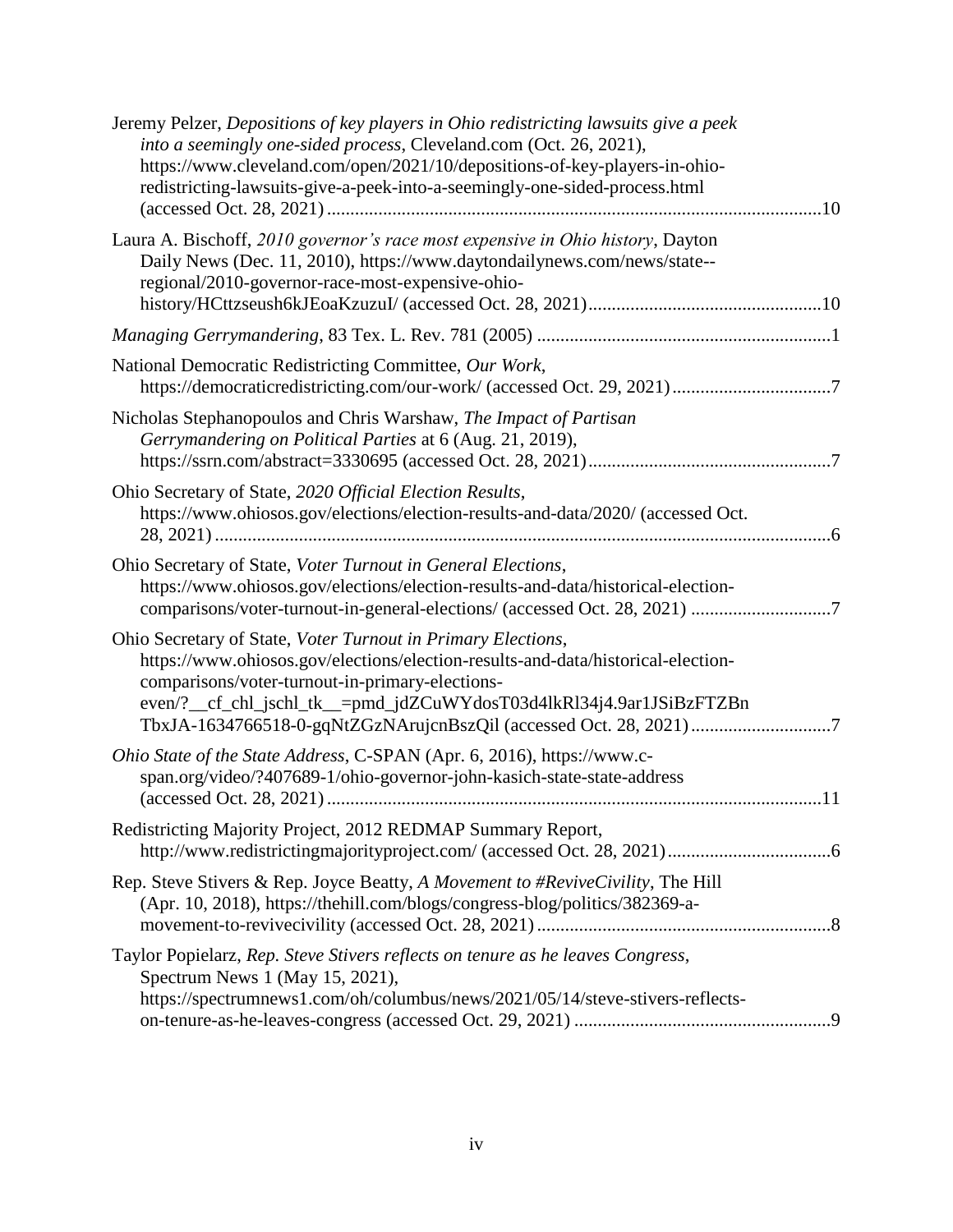### **INTRODUCTION**

It is a "core principle of republican government . . . that the voters should choose their representatives, not the other way around." *Ariz. State Legislature v. Ariz. Indep. Redistricting Comm'n*, 576 U.S. 787, 824, 135 S. Ct. 2652, 192 L.Ed.2d 704 (2015), quoting Mitchell N. Berman, *Managing Gerrymandering*, 83 Tex. L. Rev. 781, 781 (2005). Partisan gerrymandering is anathema to that foundational principle of democratic governance and dramatically distorts the political process.

Ohio voters recognize those harms. In 2015, they approved—across party lines and with 71 percent of the vote—a constitutional amendment to end partisan gerrymandering in the state. The new amendment could not be clearer. Districts cannot be drawn to favor or disfavor a political party, and each district must correspond to the statewide preferences of Ohio voters. Yet, in open defiance of the will of nearly three-quarters of Ohioans, the Ohio Redistricting Commission refused to adopt a bipartisan general assembly district plan that met this standard. It instead forced a blatantly gerrymandered map through the Ohio Constitution's emergency impasse procedure. This failure is a microcosm of a broader trend. Partisan gerrymandering has ushered in a political era in which the people's representatives are less and less responsive to the people themselves. Ohioans rejected such arrogance. They now look to this Court to enforce the law they adopted.

#### **STATEMENT OF INTEREST OF AMICUS CURIAE**

Amicus curiae Campaign Legal Center ("CLC") is a nonpartisan, nonprofit organization dedicated to ensuring that the democratic process is open and fair for all voters. CLC has litigated or been involved in approximately 100 cases regarding voting rights and gerrymandering. CLC has participated in numerous cases addressing gerrymandering, including *Gill v. Whitford*, 138 S. Ct. 1916, 201 L.Ed.2d 313 (2018), and *Rucho v. Common Cause*, 139 S. Ct. 2484, 204 L.Ed.2d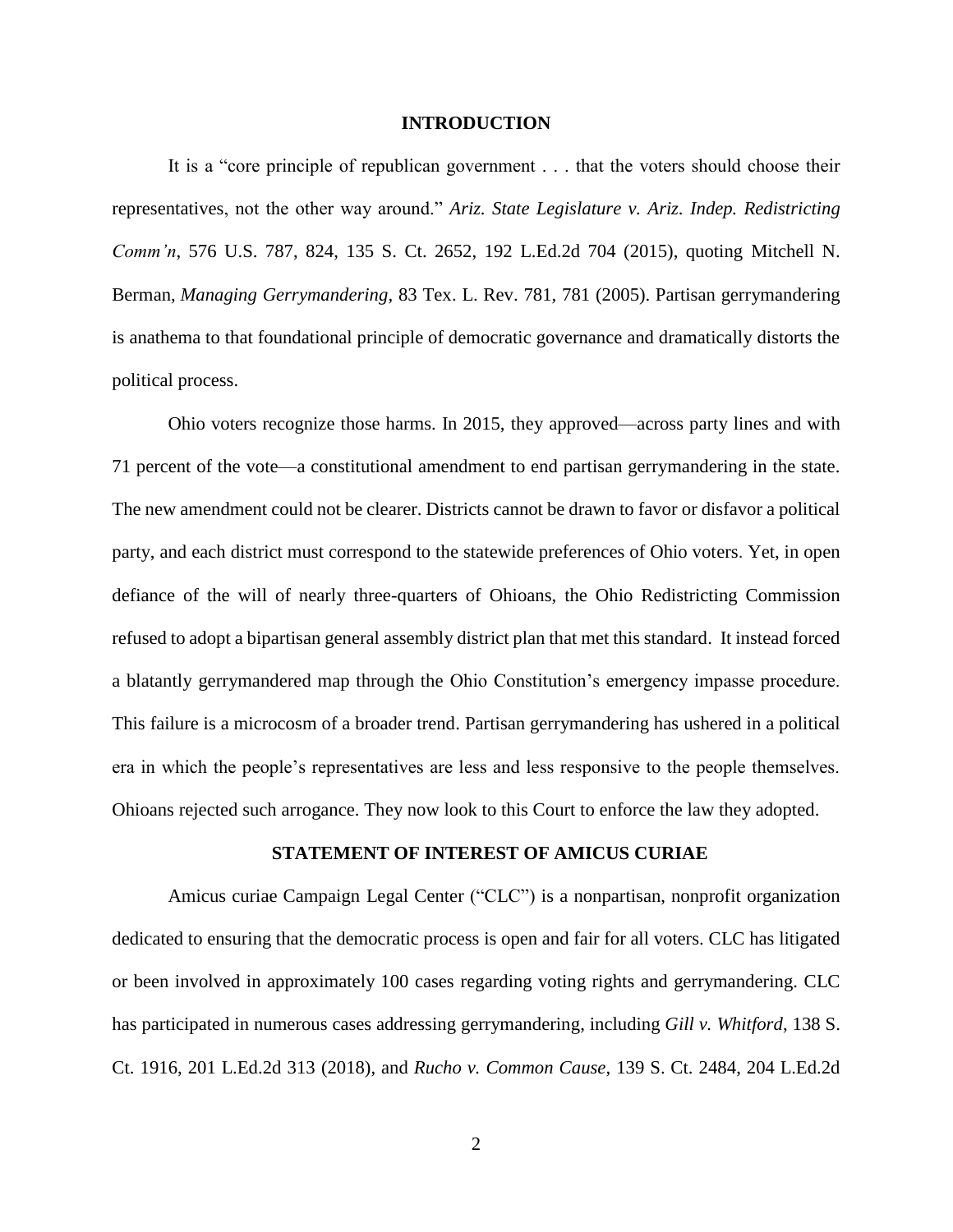931 (2019). CLC respectfully submits this amicus brief in accordance with Rule 16.06 of the Ohio Supreme Court Rules of Practice.

### **STATEMENT OF THE CASE AND THE FACTS**

*Amicus* adopt the Relators' statement of the case and the facts, as described in their Complaint, and all other Relators' dispositive briefing.

### **LAW AND ARGUMENT**

### **I. The Ohio Constitution bars partisan gerrymandering.**

Article XI of the Ohio Constitution prohibits partisan gerrymandering. The provision is explicit: "No general assembly district plan shall be drawn primarily to favor or disfavor a political party," and "[t]he statewide proportion of districts whose voters . . . favor each political party shall correspond closely to the statewide preferences of [Ohio's] voters." Ohio Const. art. XI, § 6(A)- (B). The official ballot language informed Ohioans that the amendment to Article XI would "[e]nd the partisan process for drawing Ohio House and Senate districts, and replace it with a bipartisan process" intended to generate "politically competitive" maps.<sup>1</sup> The Ohio electorate, in other words, voted to end partisan gerrymandering.

This constitutional mandate is consistent with—and essential to—the equal protection and free expression guarantees of both the Ohio and federal Constitutions. This Court has a "'duty to give a construction to the Constitution as will make it consistent with itself, and will harmonize and give effect to all its various provisions.'" *Smith v. Leis*, 106 Ohio St.3d 309, 2005-Ohio-5125, 835 N.E.2d 5, ¶ 59, quoting *State ex rel. Taylor v. French*, 96 Ohio St. 172, 189, 117 N.E. 173 (1917). Moreover, this Court strives to employ interpretations that "avoid constitutional

 $\overline{a}$ 

<sup>&</sup>lt;sup>1</sup> See Issue 1, Ohio Sec'y of State (Nov. 2015), https://www.ohiosos.gov/globalassets/ballotboard/ 2015/1-language.pdf (accessed Oct. 28, 2021).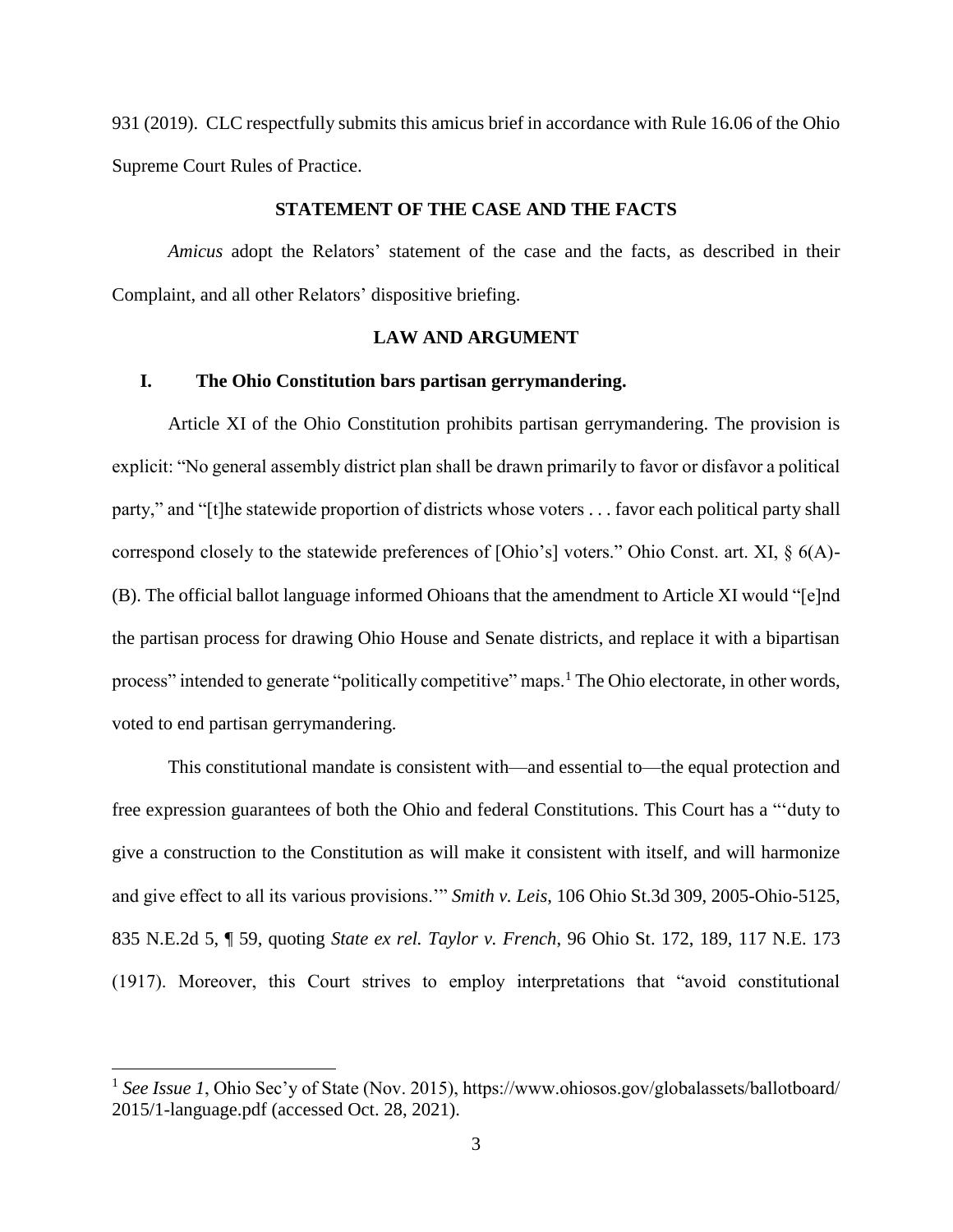infirmities." *State ex rel. Thompson v. Spon*, 83 Ohio St.3d 551, 555, 700 N.E.2d 1281 (1998). Only by applying Article XI to mean what it says, and bar partisan gerrymandering, can the Court give full effect to the constitutional guarantees of equal protection and free expression.

First, partisan gerrymandering violates the Equal Protection Clauses of the U.S. and Ohio Constitutions. Those provisions "guarantee[] the opportunity for equal participation by all voters in the election of state legislators." *Reynolds v. Sims*, 377 U.S. 533, 566, 84 S. Ct. 1362, 12 L.Ed.2d 506 (1964); *see State v. Mole*, 149 Ohio St.3d 215, 2016-Ohio-5124, 74 N.E.3d 368, ¶¶ 14, 21 (explaining that Ohio Constitution's Equal Protection Clause provides at least as much protection as federal equivalent). All nine justices of the U.S. Supreme Court agreed in *Vieth v. Jubelirer* that "excessive injection of politics" in redistricting "is unlawful," regardless of whether *federal courts* have Article III jurisdiction to adjudicate such a claim. 541 U.S. 267, 293, 124 S. Ct. 1769, 158 L.Ed.2d 546 (2004) (Scalia, J., plurality) (emphasis omitted). Moreover, as the U.S. Supreme Court recognized in *Reynolds*, "the right of suffrage can be denied by a debasement or dilution of the weight of a citizen's vote just as effectively as by wholly prohibiting the free exercise of the franchise." 377 U.S. at 555. Partisan gerrymandering is a "debasement." It deliberately deprives voters of the disfavored party of "an equally effective voice in the election of members of [their] state legislature." *Id.* at 565. Only by enforcing the anti-gerrymandering provision can the court vindicate this constitutional right.

Second, partisan gerrymandering contravenes state and federal constitutional guarantees of free expression and association. The Bill of Rights of both the U.S. and Ohio Constitutions prohibit government from burdening political "belief and association." *Elrod v. Burns*, 427 U.S. 347, 357, 96 S. Ct. 2673, 49 L.Ed.2d 547 (1976) (plurality opinion); *see Cleveland v. Trzebuckowski*, 85 Ohio St.3d 524, 528, 709 N.E.2d 1148 (1999) (recognizing that the First Amendment "is the proper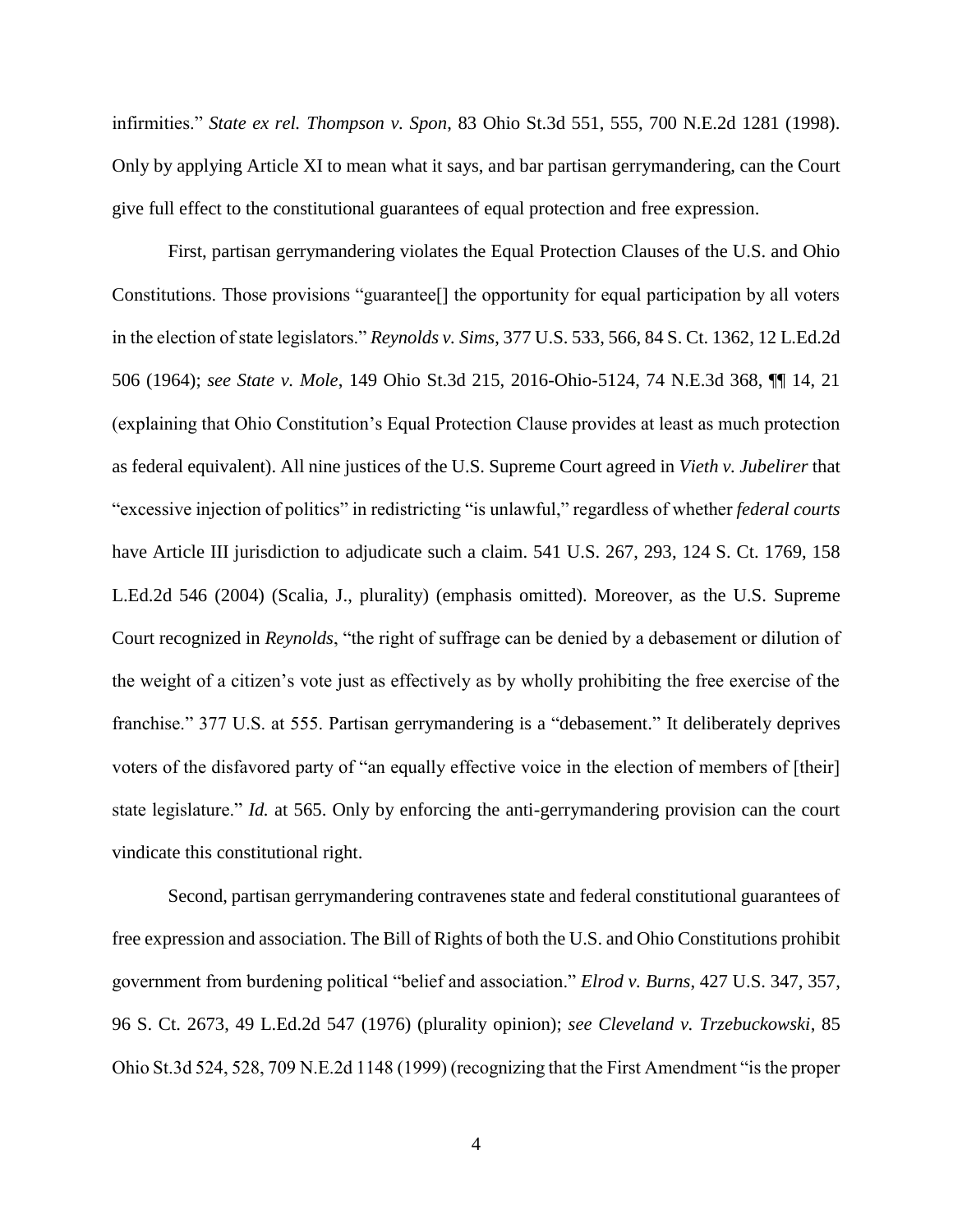basis" for interpreting Ohio Constitution's free speech provision). The Constitutions protect "the ability of citizens to band together in promoting . . . candidates who espouse their political views," without which "[r]epresentative democracy . . . is unimaginable." *Cal. Democratic Party v. Jones*, 530 U.S. 567, 574, 120 S. Ct. 2402, 147 L.Ed.2d 502 (2000).

Partisan gerrymandering undermines that protection. By sorting voters by partisanship, government targets citizens of the disfavored party for exercising their right to free expression and association, punishing them for their beliefs and association by depriving them of any practical political influence. *See Vieth*, 541 U.S. at 314 (Kennedy, J., concurring in the judgment). Reading Article XI in this constitutional context further supports enforcing the provision's ban on partisan gerrymandering.

This Court has emphasized that its role in enforcing the Ohio Constitution's guarantees of individual rights is "particularly important . . . whenever the United States Supreme Court's decisions dilute or underenforce important individual rights and protections." *Mole*, at ¶ 22. Partisan gerrymandering both dilutes and underenforces individual rights and protections. Indeed, the U.S. Supreme Court has acknowledged that "gerrymandering is 'incompatible with democratic principles.'" *Rucho v. Common Cause*, 139 S. Ct. 2484, 2506-07, 204 L.Ed.2d 931 (2019), quoting *Ariz. State Legislature*, 576 U.S. at 791. The U.S. Supreme Court also acknowledged that the solution was outside the province of the federal judiciary.<sup>2</sup> For Ohioans, the only remedy rests with

 $\overline{\phantom{a}}$ 

 $2$  The U.S. Supreme Court has never held that partisan gerrymandering is constitutional—only that it is not justiciable in federal court. *See Rucho*, 139 S. Ct. at 2506-07. Indeed, it unanimously held that it was "unlawful." *Vieth*, 541 U.S. at 293. This Court does not have the option of declaring gerrymandering nonjusticiable, as the Ohio Constitution requires this Court to enforce the constitutional mandate. *Rucho* itself recognized this: "Provisions in state statutes and state constitutions can provide standards and guidance for state courts to apply." 139 S. Ct. at 2507.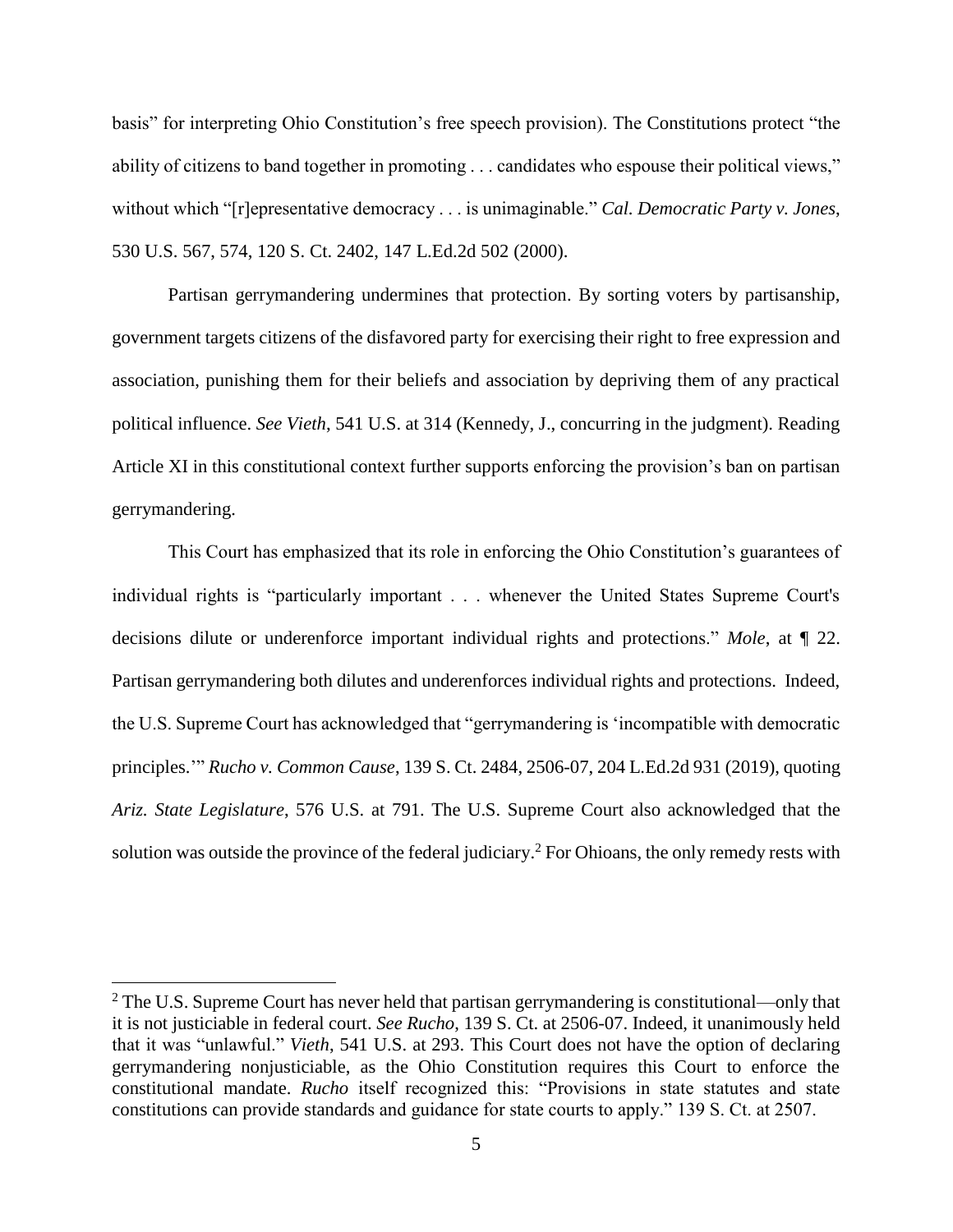this Court: enforcing Article XI's anti-gerrymandering mandate would secure their rights to equal protection and freedom of expression.

## **II. Partisan gerrymandering is a powerful tool used to tip the balance of power despite voter preferences.**

Partisan gerrymandering is a stain on the ideals of republican government both in Ohio and around the country. Ohio has a great tradition of forging alliances among the state's diverse ideological perspectives. A General Assembly anointed by mapmakers rather than elected by voters is destined to be less responsive to the people. Indeed, it threatens the future of meritocratic legislating in the Buckeye state. The Ohio Constitution rightly precludes that result.

### **A. Partisan gerrymandering is antidemocratic.**

Partisan gerrymandering is antidemocratic in two distinct ways. First, partisan gerrymandering creates a mismatch between the partisan composition of a state and the partisan makeup of the delegation that represents that state. Second, partisan gerrymandering reduces competition, allowing the election of fringe candidates who are not responsive to the issues facing their districts.

Partisan gerrymandering creates an asymmetry between the share of a state's voters who identify with a particular political party and the share of a state's representatives who are members of that party. Ohio is a classic example of this dynamic. The gerrymandering that occurred in Ohio a decade ago expanded the Republican Party's share of seats in the Ohio State House from a 59- 40 majority in 2010 to a  $64-35$  margin in 2020.<sup>3</sup> At the same time, the Republican share of seats in the Ohio State Senate increased from  $23$ -10 to  $25$ -8<sup>4</sup>. This makeup is badly misaligned with the

 $\overline{a}$ 

<sup>3</sup> Ballotpedia, *Ohio General Assembly*, https://ballotpedia.org/Ohio\_General\_Assembly (accessed Oct. 29, 2021).

<sup>4</sup> *Id*.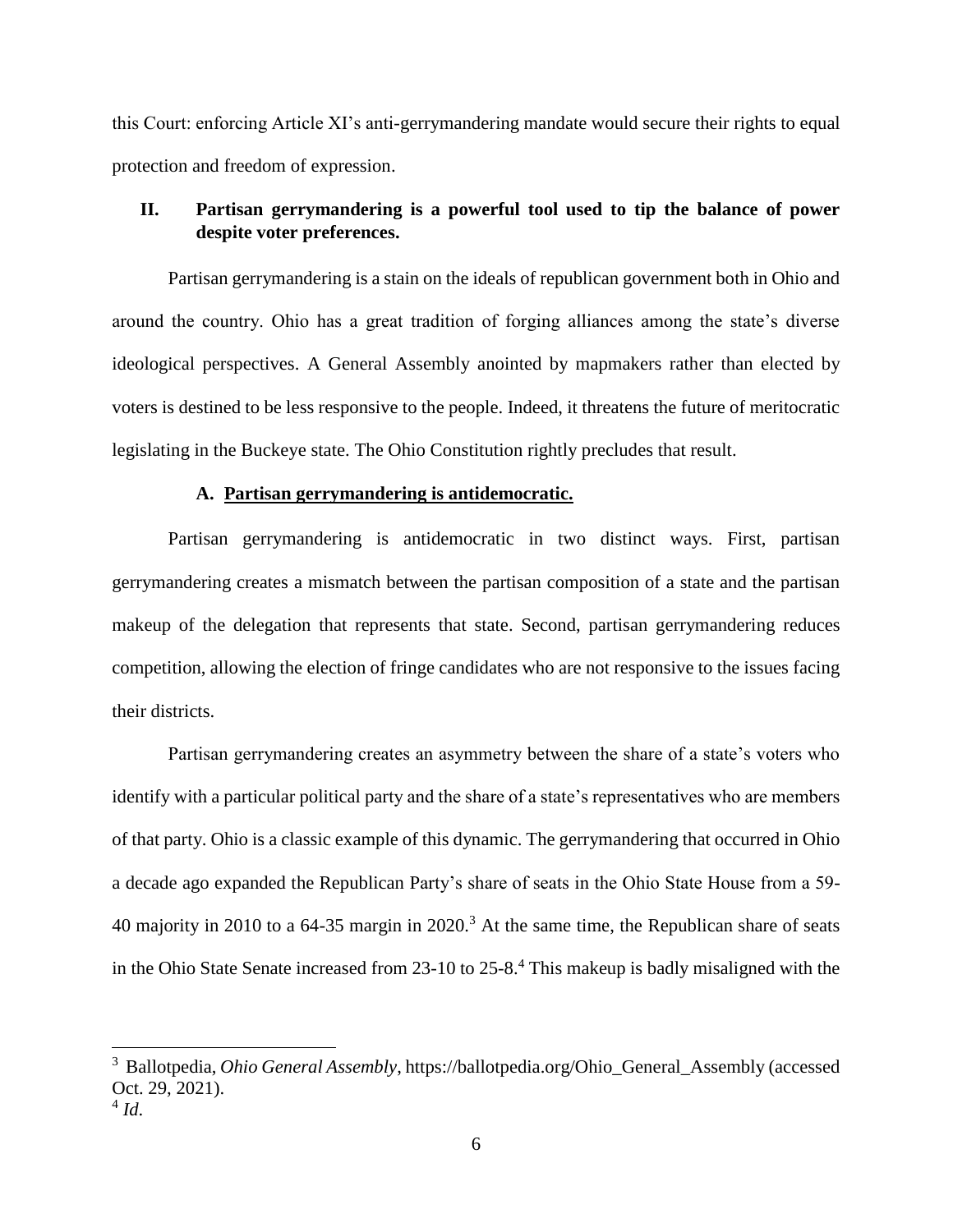preferences of Ohio voters: 65% of the State House and 75% of the State Senate are Republican, yet only 53% of Ohioans voted for the Republican presidential candidate in the 2020 election, and the Democratic candidate for the U.S. Senate won in the 2018 election with 53% of the vote.<sup>5</sup> The Commission's proposed map would entrench this disparity, granting 69% of the seats in both the State House and State Senate to Republican candidates.<sup>6</sup> The Ohio Constitution does not permit this antidemocratic result.

Partisan gerrymandering also shifts power to the more radical candidates within a party. This is another antidemocratic result that harms both the majority and minority parties. Partisan gerrymandering reduces competition by increasing the number of safe seats, which in turn results in the election of ideologically extreme candidates. So just as partisan gerrymandering produces an antidemocratic mismatch between the partisan makeup of a gerrymandered delegation and the electorate it represents, it also distorts the ideological alignment between elected representatives and the average member of their own party.

As partisan gerrymandering increased the number of safe-seat elections, the competition in those races has decreased. In the lead up to 2010, the Republican Party executed a strategy called "REDMAP,"<sup>7</sup> successfully targeting control of twenty state legislatures in advance of the 2010 redistricting cycle, in part to draw extreme partisan gerrymanders that would help ensure partisan control of state legislatures and Congress for the decade.<sup>8</sup> These newly elected officials then

l

<sup>5</sup> Ohio Sec'y of State, *2020 Official Election Results*, https://www.ohiosos.gov/elections/electionresults-and-data/2020/ (accessed Oct. 28, 2021).

<sup>6</sup> Complaint, *League of Women Voters of Ohio v. Ohio Redistricting Commission*, No. 2021-1193 (Oct. 22, 2021).

<sup>7</sup> Redistricting Majority Project, 2012 REDMAP Summary Report, http://www.redistrictingmajorityproject.com/ (accessed Oct. 28, 2021).

<sup>8</sup> Elizabeth Kolbert, Drawing the Line, The New Yorker (June 27, 2016), https://www.newyorker.com/magazine/2016/06/27/ratfcked-the-influence-of-redistricting (accessed Oct. 28, 2021).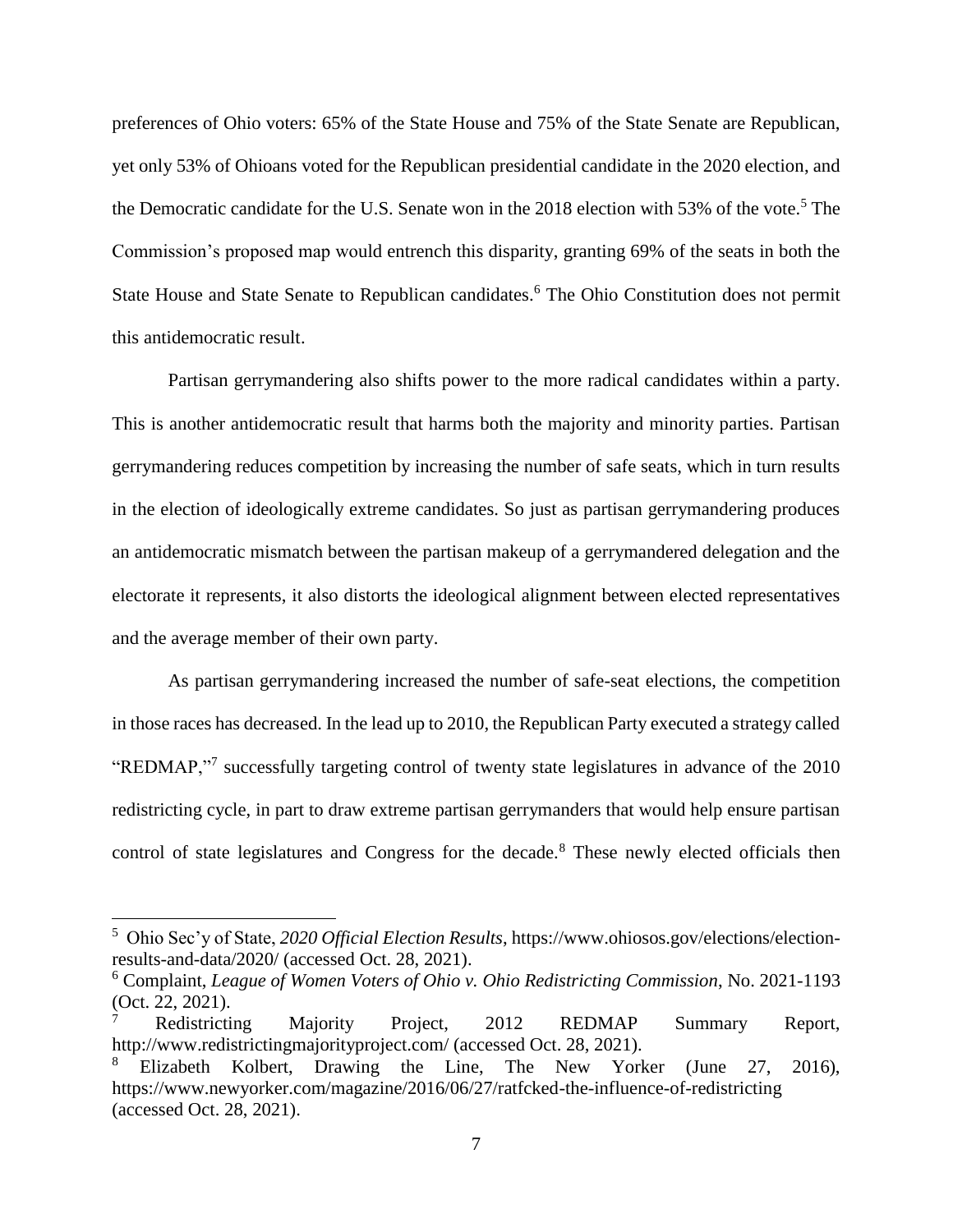enacted precise, computer-assisted partisan gerrymanders based on voting behavior and political affiliation reflecting the most granular level of census data—the block level.

Ohio has witnessed increasingly uncompetitive elections. Elections in the state decided by less than 5% have become increasingly rare.<sup>9</sup> And Ohio is not alone. In the 2012 election, there were 61 fewer competitive general elections in state legislatures nationwide than there were in 2010,<sup>10</sup> a result of partisan gerrymanders in the 2010 redistricting cycle. Additionally, voters are less likely to participate in state legislative races when partisan gerrymandering moves them into new districts because they are unfamiliar with candidates who represent them.<sup>11</sup> Moreover, the votes of the minority party members do not affect the election in any event.

Once a candidate is fortified within a safe district, the candidate need only, and indeed must, direct her campaign efforts to the party's primary, where turnout is more limited and voters hew toward the ideological poles.<sup>12</sup> With primaries increasingly acting as de facto general

 $\overline{\phantom{a}}$ 

In response, the Democrats have created the National Democratic Redistricting Committee (NDRC), which aims to prevent Republican gerrymandering in 2020 by "backing litigation, supporting reforms, and electing fair-map Democrats." *See Our Work*, https://democraticredistricting.com/our-work/ (accessed Oct. 29, 2021). In short, both major political parties understand the importance of redistricting and have created a gerrymandering arms race for 2020.

<sup>9</sup> Ballotpedia, *Electoral competitiveness in Ohio* (April 2015), https://ballotpedia.org/Electoral\_competitiveness\_in\_Ohio (accessed Oct. 28, 2021).

<sup>10</sup> Ballotpedia, *Margin of victory in state legislative elections before and after 2010 census redistricting*, https://ballotpedia.org/Margin\_of\_victory\_in\_state\_legislative\_elections\_before\_ and after 2010 census redistricting (accessed Oct. 28, 2021).

<sup>11</sup> Nicholas Stephanopoulos and Chris Warshaw, *The Impact of Partisan Gerrymandering on Political Parties* at 6 (Aug. 21, 2019), https://ssrn.com/abstract=3330695 (accessed Oct. 28, 2021).

<sup>&</sup>lt;sup>12</sup> Turnout in Ohio's 2020 primary was less than 25%; in the general election it was nearly 75%. *Compare* Ohio Sec'y of State, *Voter Turnout in Primary Elections*, https://www.ohiosos.gov/elections/election-results-and-data/historical-electioncomparisons/voter-turnout-in-primary-elections-

even/? cf chl\_jschl\_tk\_=pmd\_jdZCuWYdosT03d4lkRl34j4.9ar1JSiBzFTZBnTbxJA-1634766518-0-gqNtZGzNArujcnBszQil (accessed Oct. 28, 2021), *with* Ohio Sec'y of State, *Voter*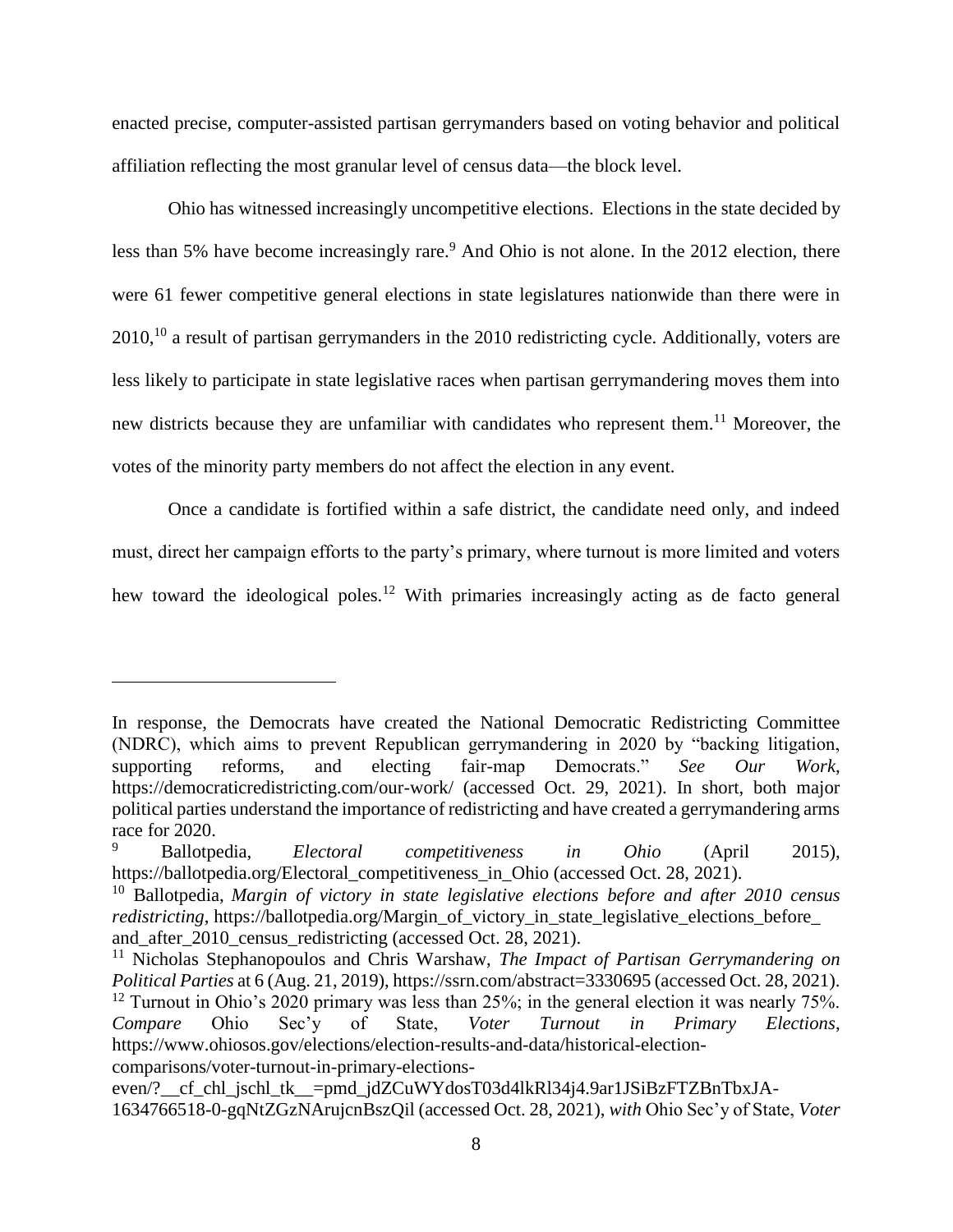elections, the vocal minority has the power to seat candidates of their choice. It becomes this minority whom the candidate, once elected, must represent.

### **B. Partisan gerrymandering creates political dysfunction.**

Legislative bodies comprised of ideologically extreme and politically unaccountable candidates breed partisan gridlock and rancor. Partisan gerrymandering incentivizes representatives to distance themselves from compromise at all costs—or face a primary challenge from the outside flank. Bipartisanship thus becomes toxic. Pragmatic solutions on which both parties can agree—and which many voters favor—become politically untenable in an environment where cooperation is punished rather than rewarded.

Many of Ohio's most solution-oriented officials have left politics in dismay over partisan dysfunction. This group includes former Ohio Republican Representative Pat Tiberi, who likened moving legislation in today's environment to "beat[ing] [his] head against the wall."<sup>13</sup> Next came Ohio Republican Representative Steve Stivers. In 2018, Stivers and Ohio Democratic Representative Joyce Beatty united to launch the congressional "Civility and Respect Caucus," with the goal of restoring a Congress that can "disagree without being disagreeable."<sup>14</sup> Stivers resigned his congressional seat just three years later to extract himself from the dysfunctional

l

*Turnout in General Elections*, https://www.ohiosos.gov/elections/election-results-anddata/historical-election-comparisons/voter-turnout-in-general-elections/ (accessed Oct. 28, 2021). <sup>13</sup> Darrel Rowland, *Capitol Insider: Tiberi gets why Portman is leaving; you 'beat your head against the wall'*, Columbus Dispatch (Jan. 31, 2021), https://www.dispatch.com/story/news/politics/elections/2021/01/31/capitol-insider-tiberi-saysportman-tired-washington-rancor-gridlock/4257378001/ (accessed Oct. 28, 2021).

<sup>14</sup> Rep. Steve Stivers & Rep. Joyce Beatty, *A Movement to #ReviveCivility*, The Hill (Apr. 10, 2018), https://thehill.com/blogs/congress-blog/politics/382369-a-movement-to-revivecivility (accessed Oct. 28, 2021).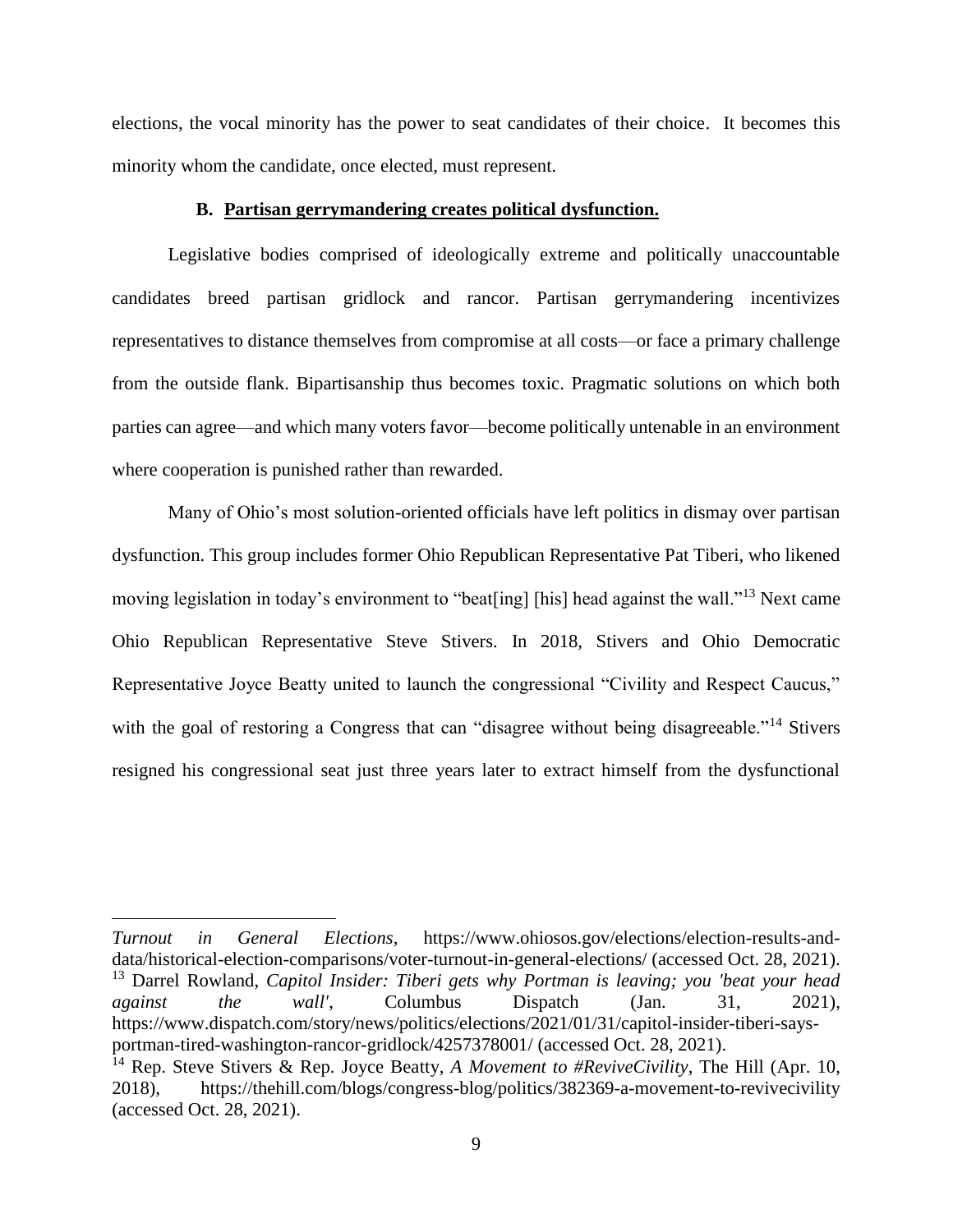partisan "circus" gerrymandered Washington had become.<sup>15</sup> Legislators like Tiberi and Stivers will continue to leave public service if partisan gerrymandering, and the political breakdown it begets, persists in Ohio. Their more extreme replacements will be even less likely to bridge the divide that is the hallmark of partisan politics in the age of high-tech gerrymandering.

# **C. Modern mapmaking tools make gerrymanders more durable and increase polarization.**

The technologically advanced tools now available to partisan map-drawers allow them to gerrymander electoral districts with surgical precision. While partisan gerrymandering has been a feature of American politics since the nineteenth century, modern map-drawers can use sophisticated computer models to predict voter behavior and preferences. With this added feature, map-drawers can then create maps that will reliably favor or disfavor a political party until new census data is released and the process repeats. Nothing is left to chance. The margin of error is tiny. The result is the demise of the once "core principle of republican government[:] . . . voters should choose their representatives, not the other way around." *Ariz. State Legislature*, 576 U.S. at 824, quoting Berman, *supra*, at 781.

### **D. Partisan actors on the Redistricting Commission deliberately and brazenly flouted Article XI's prohibition on partisan gerrymandering.**

During the 2010 redistricting cycle, elected officials used advanced mapmaking tools to identify the "anticipated partisan effects" of various map proposals for congressional and state legislative districts. *See Ohio A. Philip Randolph Inst. v. Householder*, 367 F. Supp. 3d 697, 716 (S.D. Ohio 2019) (describing the secretive process employed by elected officials and consultants in drawing the maps in 2012). This effort coincided with the most expensive Governor's race in

 $\overline{a}$ 

<sup>15</sup> Taylor Popielarz, *Rep. Steve Stivers reflects on tenure as he leaves Congress*, Spectrum News 1 (May 15, 2021), https://spectrumnews1.com/oh/columbus/news/2021/05/14/steve-stiversreflects-on-tenure-as-he-leaves-congress (accessed Oct. 29, 2021).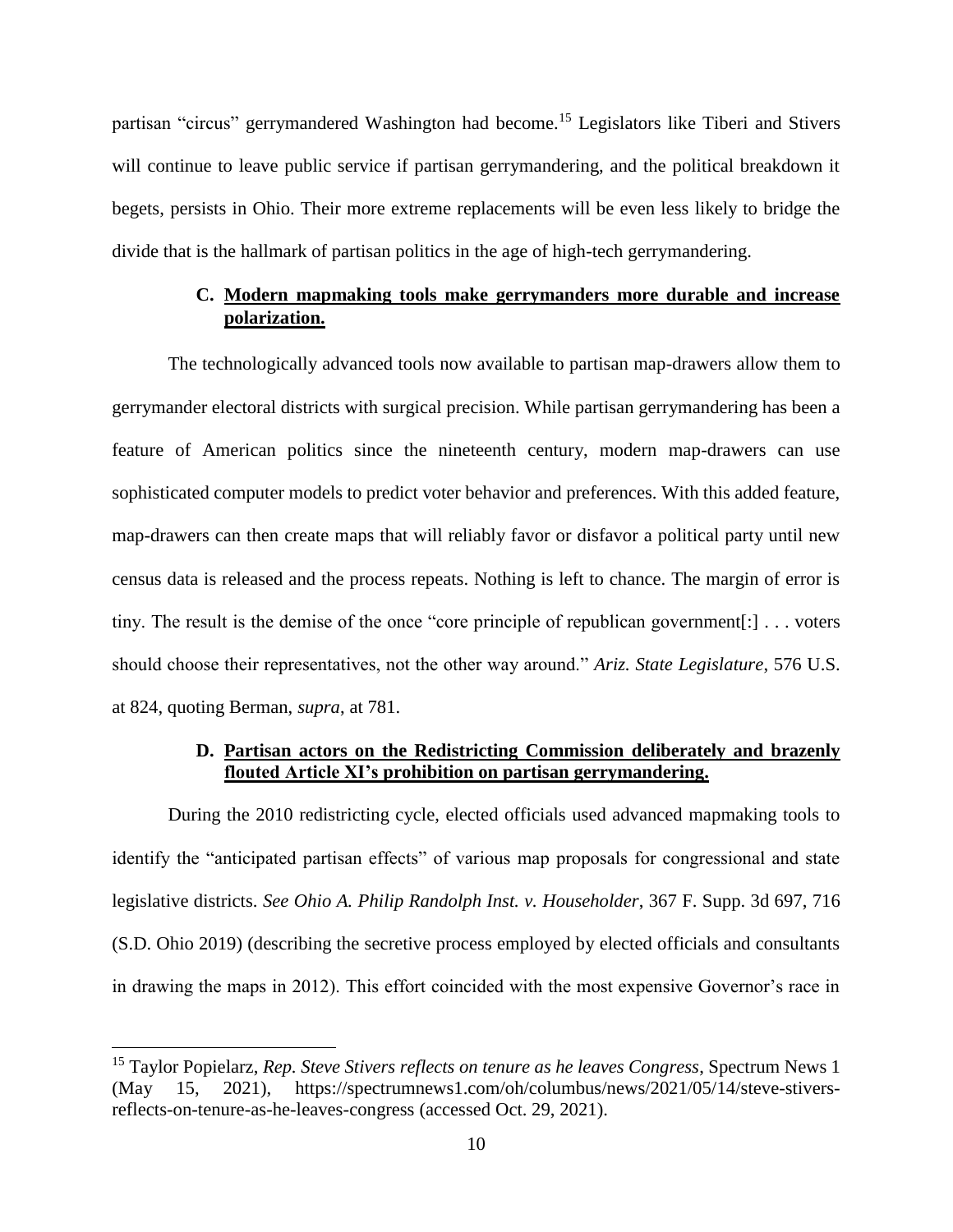Ohio's history, which tipped the balance of power and ensured that the favored party was in control of the redistricting process.<sup>16</sup> One official on the former Ohio Apportionment Board noted that the entire process was "done in back rooms," with "very little opportunity for public input" or input by the minority party. Brief for Amici Curiae Bipartisan Group of 65 Current and Former State Legislators in Support of Appellees, *Gill v. Whitford*, No. 16-1161, 2017 WL 4311096 (Sept. 5, 2017).

Today, despite the unequivocal mandate of the Ohio Constitution, the concurrent creation of the bipartisan Ohio Redistricting Commission, and the explicit will of the vast majority of Ohioans, partisan operatives precisely crafted the maps the Commission ultimately enacted to continue to ignore the will of the voters. Indeed, the evidence here shows that "Ohio's new redistricting process, [which was] meant to promote collaboration and bipartisanship, in practice unfolded like Ohio's much-criticized old redistricting process: a handful of politicians and staff, with ambivalent support of members of their own party, pushed through new maps with limited outside input."<sup>17</sup> The maps were drawn by "Republican staffers with oversight from Senate President Matt Huffman and House Speaker Bob Cupp, but with little input from anyone else on the seven-member Ohio Redistricting Commission."<sup>18</sup>

The map that emerged from this process was a gerrymandered power-grab that the majority party admitted was drawn for partisan gain and could endure for another decade.<sup>19</sup> Ironically, the

<sup>17</sup> Jeremy Pelzer, *Depositions of key players in Ohio redistricting lawsuits give a peek into a seemingly one-sided process*, Cleveland.com (Oct. 26, 2021), https://www.cleveland.com/open/2021/10/depositions-of-key-players-in-ohio-redistrictinglawsuits-give-a-peek-into-a-seemingly-one-sided-process.html (accessed Oct. 28, 2021). <sup>18</sup> *Id.*

l

<sup>&</sup>lt;sup>16</sup> Laura A. Bischoff, 2010 governor's race most expensive in Ohio history, Dayton Daily News (Dec. 11, 2010), https://www.daytondailynews.com/news/state--regional/2010-governor-racemost-expensive-ohio-history/HCttzseush6kJEoaKzuzuI/ (accessed Oct. 28, 2021).

<sup>19</sup> *Id.*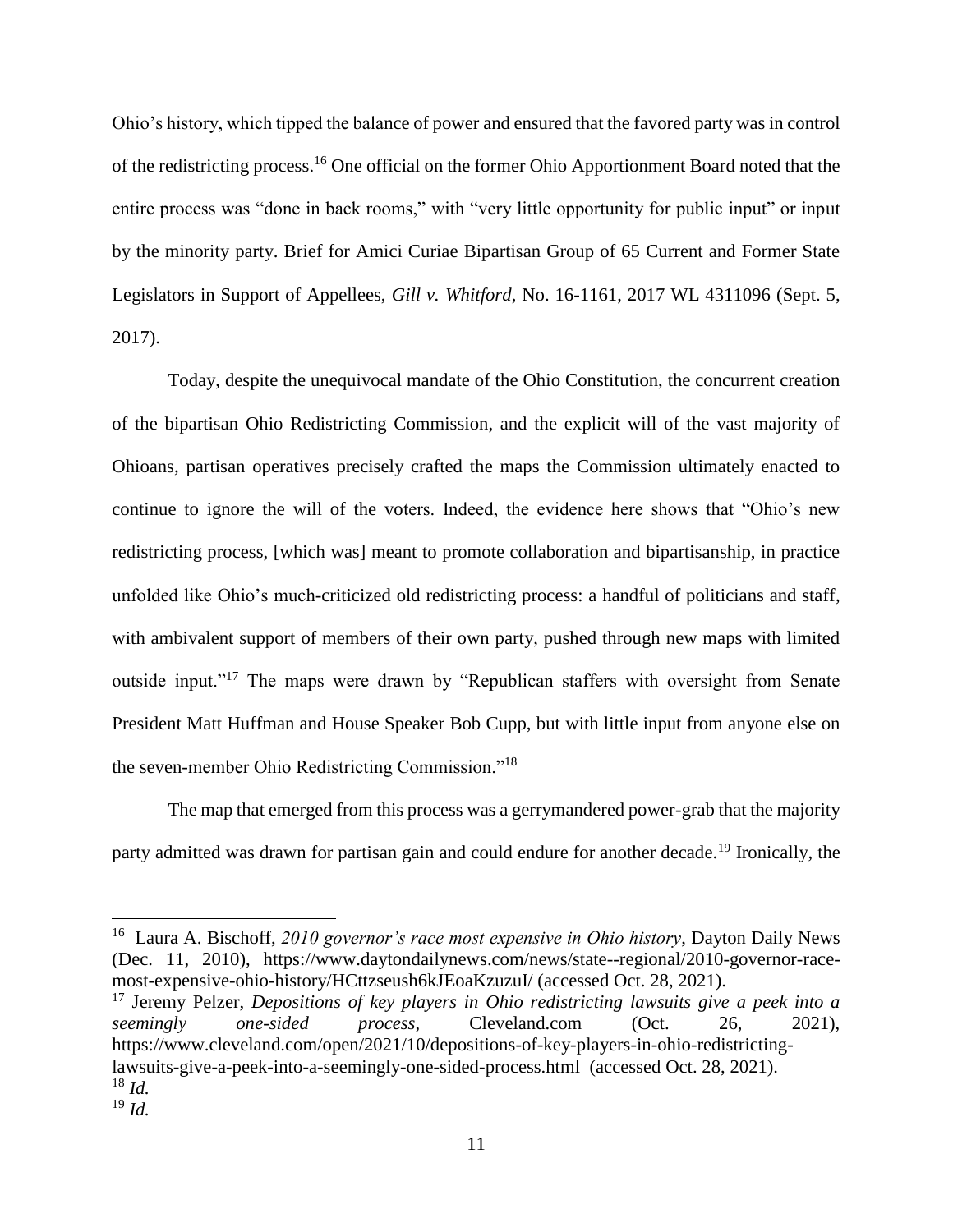majority party on the Commission justified the new maps by relying on the hyper-partisan plans the Republican Party created ten years prior, arguing that the success of the Republican Party in winning the majority of the (gerrymandered) seats in the last ten years showed that voters favored the Republican Party.<sup>20</sup> The argument and the results it yielded make a mockery of the edict of the Ohio Constitution that "[n]o general assembly district plan shall be drawn primarily to favor or disfavor a political party," and "[t]he statewide proportion of districts whose voters . . . favor each political party shall correspond closely to the statewide preferences of [Ohio's] voters." Ohio Const. art. XI, § 6(A)-(B). As former Ohio Governor John Kasich affirmed in his State of the State address just five years ago: "Ideas and merits should be what wins elections, not gerrymandering. When pure politics is what drives these kinds of decisions, the result is polarization and division. I think we've had enough of that. Gerrymandering needs to be on the dust bin of history."<sup>21</sup> Ohio voters agreed. This Court should not allow the Commission to ignore their will.

### **CONCLUSION**

Partisan gerrymandering diminishes the voting power of the minority party to entrench the power of the majority. Ohio voters sought to end this method of vote dilution when they amended Article XI to make clear that the Redistricting Commission could not enact state legislative maps that intentionally favor one political party over the other. The Commission's plan, however, does just that. For the foregoing reasons, Amicus Curiae Campaign Legal Center urges this Court to declare that the maps adopted by Respondents are invalid for failure to comply with Article XI of

 $\overline{\phantom{a}}$ 

<sup>20</sup> Stipulated Exhibit 20, Stipulation of Evidence – Appendix of Exhibits (Volume 2 of 2), *League of Women Voters of Ohio v. Ohio Redistricting Commission*, No. 2021-1193 at HC\_0397- HC\_0398 (Oct. 22, 2021).

<sup>21</sup> *Ohio State of the State Address*, C-SPAN (Apr. 6, 2016), https://www.cspan.org/video/?407689-1/ohio-governor-john-kasich-state-state-address (accessed Oct. 28, 2021).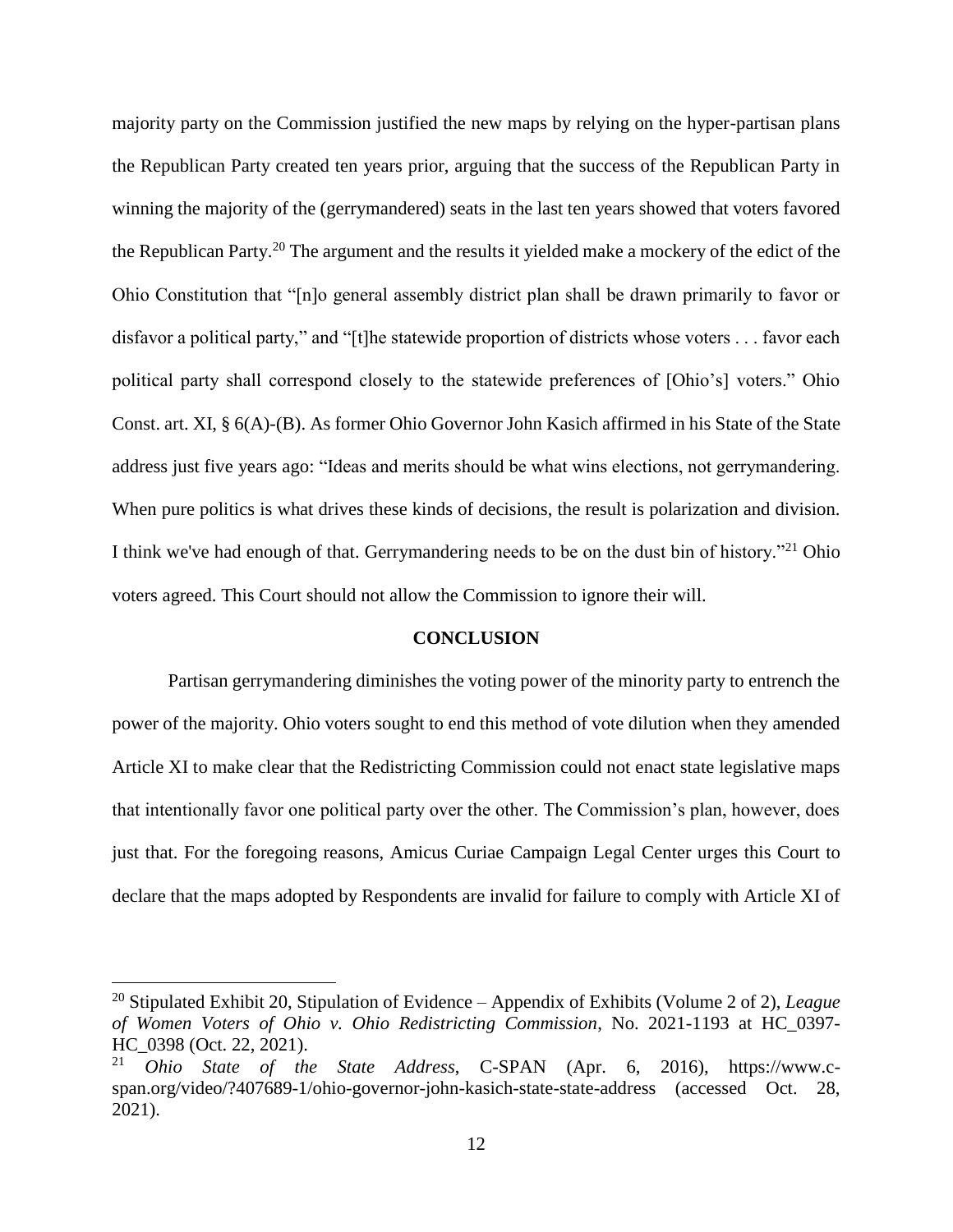the Ohio Constitution and to order the Commission to adopt a General Assembly map that does comply with Article XI.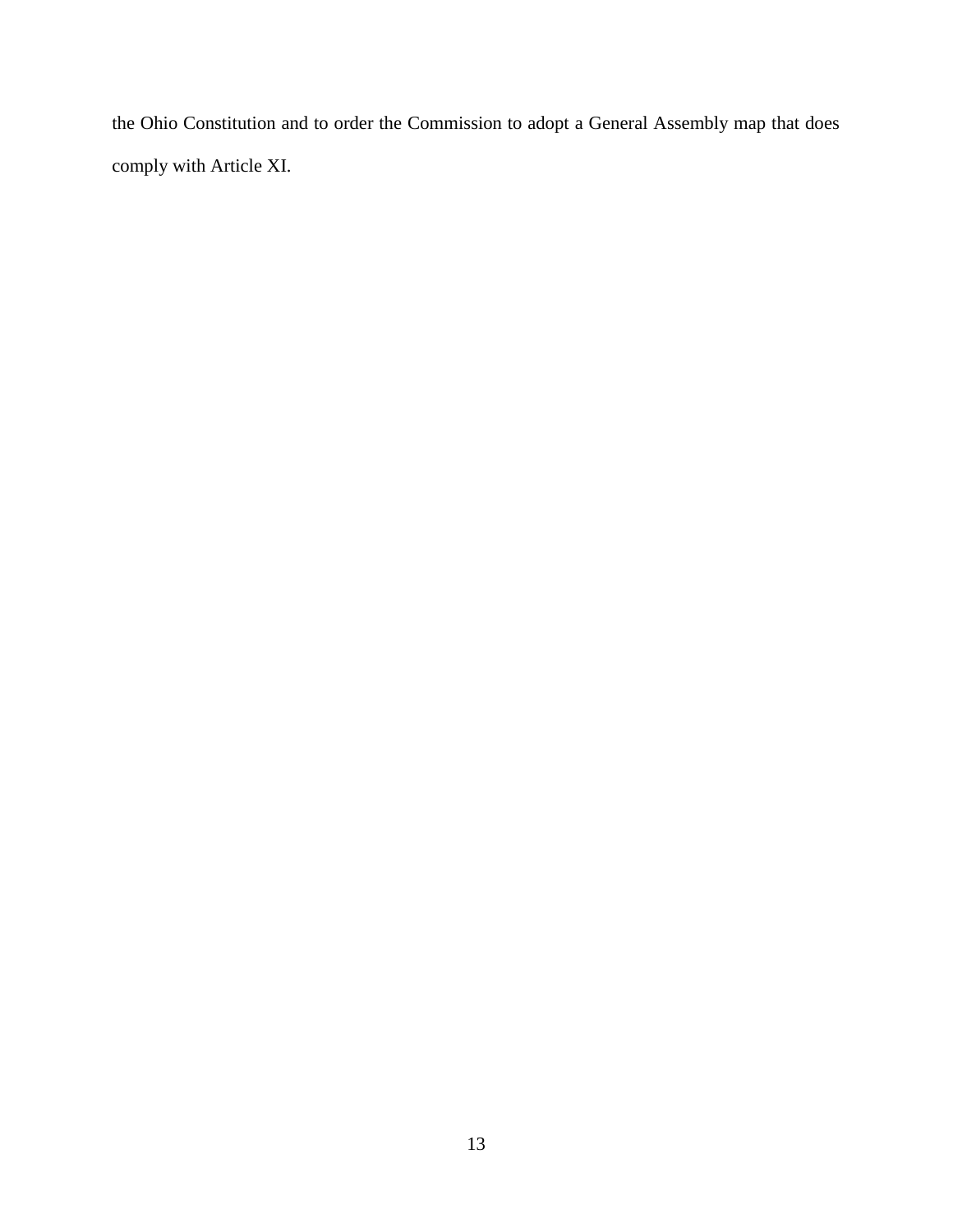## **CERTIFICATE OF SERVICE**

I hereby certify that the foregoing was sent via electronic mail this  $29<sup>th</sup>$  day of October,

### 2021 to the following:

Robert D. Fram, rfram@cov.com Donald Brown, dwbrown@cov.com Joshua González, jgonzalez@cov.com Juliana Goldrosen, jgoldrosen@cov.com James Smith, jmsmith@cov.com Megan C. Keenan, mkeenan@cov.com L. Brady Bender, bbender@cov.com Anupam Sharma, asharma@cov.com James Hovard, jhovard@cov.com Yale Fu, yfu@cov.com Madison Arent, marent@cov.com Freda J. Levenson, flevenson@acluohio.org David J. Carey, dcarey@acluohio.org Alora Thomas, athomas@aclu.org Julie A. Ebenstein, jebenstein@aclu.org

### *Counsel for Relators*

Erik J. Clark, ejclark@organlegal.com Ashley Merino, amerino@organlegal.com Mary Mavourneen DeGenaro, MDeGenaro@ohioauditor.gov Matthew Jay Donahue, matthew.donahue@governor.ohio.gov David Michael Grodhaus, mgrodhaus@OhioSOS.Gov

*Special Counsel to Attorney General Dave Yost Counsel for Respondent the Ohio Redistricting Commission* 

Bridget C. Coontz, bridget.coontz@ohioago.gov Julie M. Pfeiffer, julie.pfeiffer@ohioago.gov Michael A. Walton, michael.walton@ohioago.gov Michael J. Hendershot, michael.hendershot@ohioago.gov

*Counsel for Respondents Ohio Governor DeWine, Ohio Secretary of State LaRose, and Ohio Auditor Keith Faber*

W. Stuart Dornette, dornette@taftlaw.com Beth A. Bryan, bryan@taftlaw.com Philip D. Williamson, pwilliamson@taftlaw.com Phillip J. Strach, phil.strach@nelsonmullins.com Thomas A. Farr, tom.farr@nelsonmullins.com John E. Branch, III, john.branch@nelsonmullins.com Alyssa M. Riggins, alyssa.riggins@nelsonmullins.com